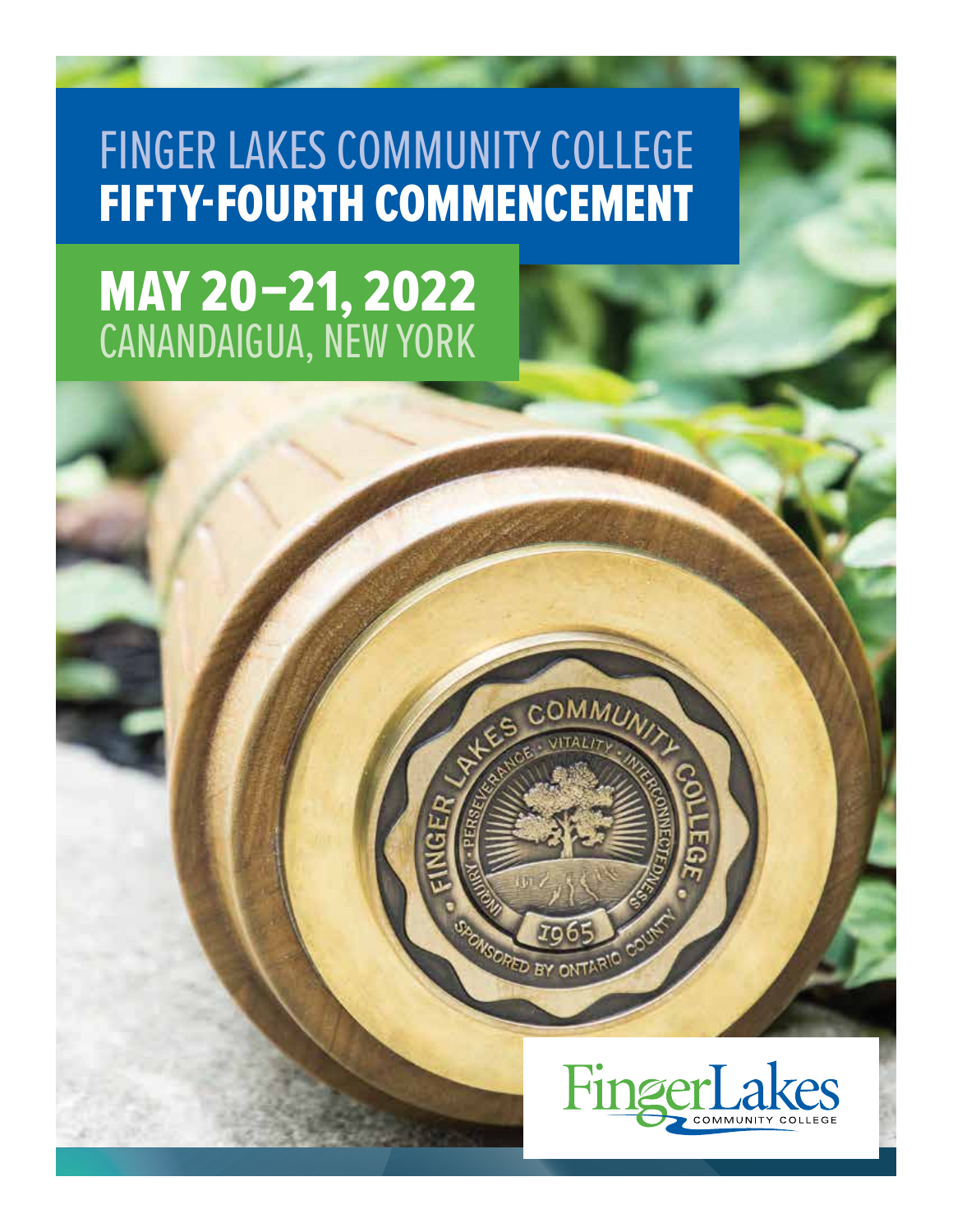

# A Message to Our Graduates from DR. ROBERT K. NYE, PRESIDENT OF FLCC

Welcome to the Fify-Fourth Finger Lakes Community College Commencement. Thank you for helping us celebrate the achievements of the Class of 2022 over two days with five ceremonies grouped by department. What started as a pandemic strategy to keep group sizes manageable last year has also become a series of more intimate events that celebrate relationships forged among classmates and their professors.

You have a shared story of struggle and emergence from the worst pandemic in 100 years. Completing a degree or certifcate takes consistent hard work in the best of times, but you did it while adapting to new technologies and ways of learning. Take time today to thank those who helped you through it and congratulate one another for your perseverance.

As you start your careers or continue your studies, we thank you for choosing FLCC and wish you all the best. Congratulations to the Class of 2022!



# Welcome, FLCC Alumni

Today's graduates are now members of the FLCC Alumni **Association** and gain alumni benefits. We encourage you to volunteer, support a scholarship fund, and share your FLCC story. Learn more at flcc.edu/alumni-association.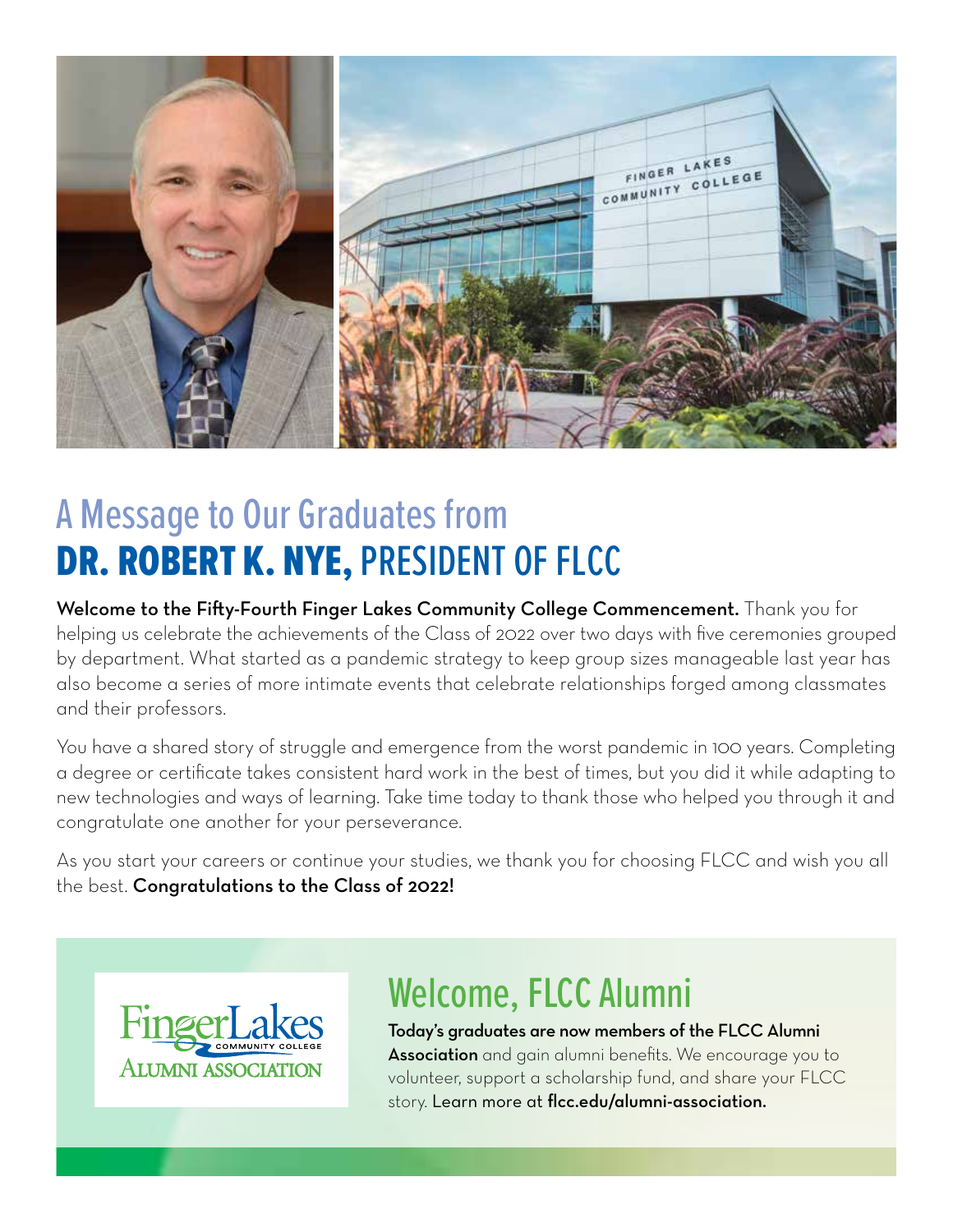# Order of Events FIFTY-FOURTH ANNUAL COMMENCEMENT CEREMONY

| Processional                                 | <b>Pomp and Circumstance</b><br>Recorded by Nate Coy, David Holmes, Maria Hubble, Tanner Nothnagle, and Christian Stuck                                                              |
|----------------------------------------------|--------------------------------------------------------------------------------------------------------------------------------------------------------------------------------------|
| Welcome                                      | Robert K. Nye, Ph.D., President, Finger Lakes Community College                                                                                                                      |
| <b>The National Anthem</b><br>(Please stand) | The Star-Spangled Banner, Lyrics by Francis Scott Key<br>Recorded by 2021 FLCC Vocal Jazz Ensemble, under the direction of Ines Draskovic, D.M.A., Associate<br>Professor of Music   |
| Greetings                                    | May 20: Humanities and Visual and Performing Arts<br>Warren White, M.A., Assistant Professor of Communications<br>Jeremiah Naused '22, Student Corporation President                 |
|                                              | May 20: Nursing<br>Kimberlie Noyes, D.N.P., Assistant Professor of Nursing                                                                                                           |
|                                              | May 21: Science and Technology and Health Science and Human Performance<br>James Hewlett, M.S., SUNY Distinguished Service Professor<br>Jeremiah Naused '22                          |
|                                              | May 21: Business and Social Science<br>Eric Duchess, Ph.D., Associate Professor of Social Science                                                                                    |
|                                              | May 21: Environmental Conservation and Horticulture, Computing Sciences, and Mathematics<br>Berna Ticonchuk, B.S., Technical Specialist, Environmental Conservation and Horticulture |
| <b>Message to Graduates</b>                  | Robert K. Nye, Ph.D.                                                                                                                                                                 |
| <b>Awarding of Degrees</b>                   | Robert K. Nye, Ph.D., with the following speakers:                                                                                                                                   |
|                                              | May 20: Humanities and Visual and Performing Arts<br>Lori Vail, M.A., Assistant Professor of Humanities                                                                              |
|                                              | May 20: Nursing<br>Lisa McAnn, M.S.N., Associate Professor of Nursing and Health Care Studies                                                                                        |
|                                              | May 21: Science and Technology and Health Science and Human Performance<br>Eric Marsh, Dr.B.A., Professor of Health Science and Human Performance                                    |
|                                              | May 21: Business and Social Science<br>Jamie Rotter, M.S., Associate Professor of Culinary Arts                                                                                      |
|                                              | May 21: Environmental Conservation and Horticulture, Computing Sciences, and Mathematics<br>John Foust, M.S., Professor of Environmental Conservation and Horticulture               |
|                                              | Background music during the awarding of degrees recorded by Nate Biggs, Nate Coy, David Holmes,<br>and Courtney Teeter                                                               |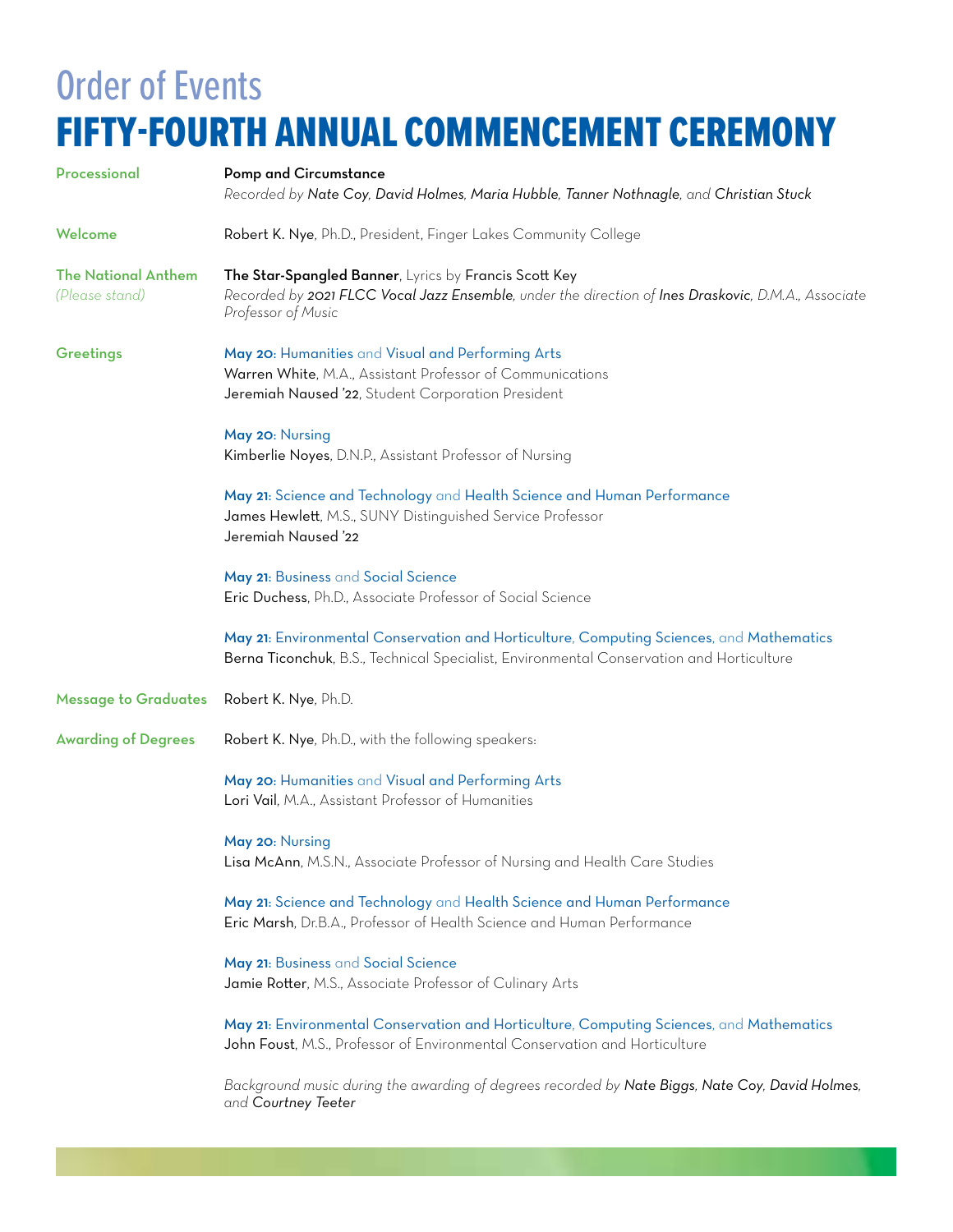# **CANDIDATES FOR GRADUATION**  ASSOCIATE IN ARTS DEGREES

| Charity I. Chrysler |            | Audrianna E. Barnard     |       | <b>Blake E. Morrison</b> | Lillian Paige Chrysler | Nnenna Kenvada Nd |
|---------------------|------------|--------------------------|-------|--------------------------|------------------------|-------------------|
| Alicia Nicole Nolan | (CSE, HON) | Amanda L. Brockner       | (HON) | Camden J. Muller         | Stacev M. Church       | Megan E. Newcomb  |
| Ollie Rose Richmond |            | Mattia Sylvia Hofstetter |       | . Colton M. Murphy       | Emily A. Clarv         | Grania V. O'Brien |

| Emma Louise Andersen      |       | Benjamin J. Waterman              | Kyle R. Russell                   | John Durant                         | Demi A. Peace              |
|---------------------------|-------|-----------------------------------|-----------------------------------|-------------------------------------|----------------------------|
| Alyssa M. Baird           | (PTK) | Emma Rose Wesley                  | <b>Isaiah Bradford Smith</b>      | Anna I. Fleet                       | Lily Katherine Redding     |
| Lydia J. Garofalo         |       |                                   | <b>Heather Elaine Stramonine</b>  | Kyle E. Green                       | Rachel Elora Sampson       |
| Misty Ann Hill            | (PTK) | <b>Liberal Arts and Sciences:</b> | Lindsay M. Weidman                | Ellie Rose Hannig<br>(PTK)          | Caitlin Alexis Unger       |
| McKenna L. Hunt           |       | <b>General Studies Track</b>      | Skyllar W. Weigert                | Marilyn Denise Hawley<br>(PTK)      | Dennis Edwin VanDuse       |
| Emma Hailey Kesel         |       | Priya Tori Burney                 | Devon Thomas Young                | Robert James Kane                   | Madison E. Wright          |
| Johannah L. Korherr       |       | Shawna R. Calhoun                 |                                   | Jan T. Kerrick                      |                            |
| Mercedes Anne Logins      | (PTK) | Owen N. Dalrymple                 | <b>Liberal Arts and Sciences:</b> | Morgan Paige Kingsley-Hunt<br>(PTK) | <b>Liberal Arts and Sc</b> |
| Jessica E. Mander         | (PTK) | Joseph William Ferguson           | <b>Humanities Track</b>           | Riley Helen Kuver                   | Literature Track           |
| Caitlynne R. Marczyk      |       | Perry S. Galens<br>(PTK)          | Jennifer S. Amidon                | Breaona M. Lane-Tomion              | Tyler J. Curtis            |
| Ashlee I. Murphy          |       | Lukas W. Haefner                  | Asia Marie Barker                 | Bianca Lynn Laudise<br>(PTK)        | Erin Nicole Pelletier      |
| <b>Isaac Jacob Semans</b> |       | Samuel Grogan Healy<br>(PTK)      | Mia S. Beutel                     | Deanna Leigh Loysen                 |                            |
| Jordi M. Smith            |       | Tiffany N. Hunter                 | (PTK)<br>William Garrett Brady    | Timothy W. McClare                  | <b>Theatre Arts</b>        |
|                           |       |                                   |                                   |                                     |                            |

| Alicia Nicole Noian (USE, HUN) | Amanda L. Brockner<br>(HUN)         | 'Lamden J. M         |
|--------------------------------|-------------------------------------|----------------------|
| Ollie Rose Richmond<br>(PTK)   | Mattia Sylvia Hofstetter            | J. Colton M. I       |
|                                | Leah J. Terry<br>(PTK)              | Bethan Inez (        |
| <b>Childhood Education</b>     | Laura R. Vrabel                     | Heather A. Ra        |
| (Teacher Education Transfer)   | Elizabeth Christine Wagner<br>(PTK) | <b>Talana Rundt</b>  |
| Emma Louise Andersen           | Benjamin J. Waterman                | Kyle R. Russe        |
| Alvssa M. Baird<br>(PTK)       | Emma Rose Weslev                    | <b>Isaiah Bradfo</b> |

Shawna R. Calhoun Jan T. Kerrick

| Jessica E. Manuer    | P K | JOSEPH WILLIAM FEIGUSON |       | <b>Humanities frack</b> |       | <b>RIJEV HEIEII KUVEI</b> |       | спегаште тгаск        |       |
|----------------------|-----|-------------------------|-------|-------------------------|-------|---------------------------|-------|-----------------------|-------|
| Caitlynne R. Marczyk |     | Perry S. Galens         | (PTK) | Jennifer S. Amidon      |       | Breaona M. Lane-Tomion    |       | Tyler J. Curtis       |       |
| Ashlee I. Murphy     |     | Lukas W. Haefner        |       | Asia Marie Barker       |       | Bianca Lynn Laudise       | (PTK) | Erin Nicole Pelletier |       |
| Isaac Jacob Semans   |     | Samuel Grogan Healy     | (PTK) | Mia S. Beutel           |       | Deanna Leigh Loysen       |       |                       |       |
| Jordi M. Smith       |     | Tiffany N. Hunter       |       | William Garrett Brady   | (PTK) | Timothy W. McClare        |       | <b>Theatre Arts</b>   |       |
|                      |     | Catherine P. Hutteman   |       | Jason Craig Brown       |       | Kayla A. McCormick        |       | Julia Lee Corsner     | (PTK) |
|                      |     | Zachary S. King         |       | Matthew Cary            | (PTK) | Morgan E. McTighe         |       | Julia Claire Diamond  |       |
|                      |     |                         |       |                         |       |                           |       |                       |       |

American Sign Language Creative Writing Eli V. Moon Paige Elizabeth Case Virginia Ann Stio Morreale Audrianna E. Barnard **E. Barnard Blake E. Morrison** Blake E. Morrison Lillian Paige Chrysler November 2016 Nuenna Kenyada Ndukwe Ollie Rose Richmond \_\_\_\_\_\_\_\_\_\_\_\_ (PTK) Mattia Sylvia Hofstetter J. Colton M. Murphy Emily A. Clary Grania V. O'Brien  $\text{PTK}$  Bethan Inez Ouimette Samuel D. Day Samuel D. Day Daniele Marie Ogrodowski Childhood Education Laura R. Vrabel Heather A. Ramsdell Rylee McKenna Delaney Mildred Ortiz Lydia J. Garofalo Heather Elaine Stramonine Kyle E. Green Rachel Elora Sampson Liberal Arts and Sciences: Lindsay M. Weidman Ellie Rose Hannig Ellie Rose Hannig (PTK) Caitlin Alexis Unger (PTK) General Studies Track **Skyllar W. Weigert Schwart Marilyn Denise Hawley Consumers Edwin VanDuser** General Studies Track Owen N. Dalrymple **Liberal Arts and Sciences:** Morgan Paige Kingsley-Hunt \_\_\_ (PTK) Liberal Arts and Sciences: Jessica E. Mander \_\_\_\_\_\_\_\_\_\_\_\_\_\_ (PTK) Joseph William Ferguson Humanities Track Riley Helen Kuver Literature Track Morgan E. McTighe

# ASSOCIATE IN APPLIED SCIENCE DEGREES

| Accounting                      |       | Lintupeth Mill Hemmider<br>11111 | 110011 1111101                 |       | <b>HURTAIN ALGUAI VIII FUUT, III</b> | <b>THAT AND MOVEMENT IN THE REAL PROPERTY</b><br>$\cup$ $\cup$ $\vdash$ , $\cup$ $\cup$ |
|---------------------------------|-------|----------------------------------|--------------------------------|-------|--------------------------------------|-----------------------------------------------------------------------------------------|
| Cody S. Beland                  | (PTK) | Kathryne Helena Jones            | Casidy Jean Ingro              |       | Benjamin M. Fingar                   | Jordan Michael Walker                                                                   |
| Mikayla R. Bernal               |       | Ryan J. Kellogg                  | Griffin C. Iversen             |       | Samuel F. Lyon                       |                                                                                         |
| Jennifer M. Clark               | (PTK) | Katie Marie Leszyk               | Haley M. Joseph                |       | Skyelar M. O'Connell                 | <b>Horticulture</b>                                                                     |
| Jennifer Marie Easling          |       | Nicholas P. Mazzocchi            | Alyssa T. Lippincott           |       | Tanner E. Pignone                    | Kaitlin M. Aasen<br>(PTK)                                                               |
| Jacqueline Petra Marie Furfaro  |       | <b>Matthew Joseph McCarthy</b>   | Maximiliano Mateo-Galvan       |       | Kevin J. Rieger                      | Jessica Rose Belmore                                                                    |
| Alsatia K. Holbrook             |       | Sarah A. Mercer                  | <b>Brandy Jo Morrison</b>      |       |                                      | Victoria Lynn Blaisdell                                                                 |
| Delvy Koumba-Mouity             |       | Shelly M. Olsen                  | Hannah L. Noecker              |       | <b>Fish and Wildlife Technology</b>  | Michael Anthony Bohrer                                                                  |
| Joy-Chi Laneri                  | (PTK) | Patricia Ann Richardson          | Kalyska M. Payne               | (PTK) | Alia Marie Ansuini                   | MacKenzie V. Cahill                                                                     |
| JaiQuon A. Lewis                |       | Austin H. Riggs                  | Olivia Jo Pierce               |       | Chase N. Ayotte                      | Kayla Elizabeth Carpenter                                                               |
| Pamela S. McCall                |       | Nuri N. Simmons                  | Clarissa Anne Robson           |       | Brianna Lynn Basile                  | Donald W. Flynn                                                                         |
| Olivia Lindsay Sapp             |       | Katherine R. Smyth               | <b>Allison Elizabeth Smith</b> |       | Joseph E. Court                      | Jonathan M. Landry                                                                      |
| Anna Mae Smith                  |       | Kylie A. Stanton                 | Jarrett M. St. Hilaire         |       | Alexander B. Fairbrother             | Taylor A. Rollins                                                                       |
| Morgan Lily Surine              |       | Sarah Amber Thorne               | <b>Marlene Marie Stimmel</b>   |       | John W. Giardini                     |                                                                                         |
| Taylor C. Triou                 |       | Sylvia Enid Torres               | Emily M. White                 |       | Samuel David Giardini                | <b>Horticulture: Cannabis Biology</b>                                                   |
| Anastasia M. Tuyul              |       | Gavin C. York                    |                                |       | Cris S. Kenney                       | and Cultivation Track                                                                   |
| <b>Madison Coralee Upchurch</b> |       |                                  | <b>Culinary Arts</b>           |       | Jonathan S. Kornbau                  | Lucas M. Bosland                                                                        |
| Charity Lynn Wasielewski        |       | <b>Chemical Dependency</b>       | Connor J. Bateman              |       | Deanna Wynn Palmer                   | Tanner A. Bussey                                                                        |
| Ryan J. Wood                    |       | Counseling                       | Jason Paul Cruz                |       | John Hale Pfeffer<br>(PTK)           | Maxwell A. Colcord                                                                      |
| Ryleigh Elizabeth Young         |       | Kerry J. Clark                   | <b>Timothy Herbert Janick</b>  |       | <b>Gabrielle Claire Sorochin</b>     | Erica Lynette Miller                                                                    |
|                                 |       | DeVenne Comille Cooleku          | Cusso E. Colombia              |       | $D = L = L = L = L$                  | Anthonic F. Domainlle                                                                   |

Osvaldo Olivera-Hernandez Derek A. May Eileen Mathews Wierzbicki Management

# Business Administration Criminal Justice

Architectural Technology **Melissa Jean Gradwick (PTK)** Andrew Alanso Shaw Nathan James Stuckey

| <b>EMT</b> - Paramedic |       |                       |
|------------------------|-------|-----------------------|
| Zachary James Gibeau   |       | <b>Graphic Design</b> |
| Jamel Mohammed Rizek   |       | Jackson R. Braque     |
| Sarah Rose Soergel     |       | Sebastian Chavez      |
| Zachary A. Terwilliger |       | Amber Lee Ertel       |
| Vincent James Vangalio | (PTK) | Jayden Jennings       |

| Micailah<br>`Ardui |     | ۱nr<br>uranett.<br>.          |                     |      | Nare:<br>.                       |   |
|--------------------|-----|-------------------------------|---------------------|------|----------------------------------|---|
| Anael<br>zalı      | TK. | roor<br>$I$ rews<br>Nade<br>. | Beutel<br>בוול<br>. | /DTI | <b>Pie</b><br>son<br>atrına<br>. | . |

# Shelly M. Olsen **Fish and Wildlife Technology** Michael Anthony Bohrer Hannah L. Noecker Fish and Wildlife Technology Michael Anthony Bohrer

JaiQuon A. Lewis Austin H. Riggs Olivia Jo Pierce Chase N. Ayotte Kayla Elizabeth Carpenter Gavin C. York **Analysis M. Tuyul Gavin Cris Cris S. Kenney** Cris S. Kenney **Cris S. Kenney** and Cultivation Track Chemical Dependency Connor J. Bateman Deanna Wynn Palmer Chemical Dependency Connor J. Bateman Deanna Wynn Palmer Tanner A. Bussey Kerry J. Clark **Timothy Herbert Janick Gabrielle Claire Sorochin** Erica Lynette Miller DeYonna Camille Goolsby Susan E. Schmeer Peter Stayer Anthony F. Rampulla Joshua D. Capps Tarah C. Jayne Danielle M. Trescott \_\_\_\_\_\_\_\_\_\_\_\_ (PTK) Alec Robert VanScoter Hospitality and Tourism<br>Osvaldo Olivera-Hernandez Derek A. May Derek A. May Series A. Have Been Mathews Wierzbicki Management

| Alexis Ann Balch                  |       | Keith William Frank Barlow      | Jamel Mohammed Rizek               | Jackson R. Braque                 | Brianna N. Holloway           |
|-----------------------------------|-------|---------------------------------|------------------------------------|-----------------------------------|-------------------------------|
| Gage A. Brown                     |       | Rachel M. Boock                 | Sarah Rose Soergel                 | Sebastian Chavez                  | Tamra Denise Irby             |
| Evelyn L. Buisch                  |       | Alexis M. Case                  | Zachary A. Terwilliger             | Amber Lee Ertel<br>(PTK)          | Susan E. Schmeer              |
| Ashley Lauren Burden              |       | Carla L. Charland<br>(PTK)      | Vincent James Vangalio<br>(PTK)    | Jayden Jennings                   | (PTK)<br>Michaela K. Williams |
| Alejandro Arturo Castellanos, Jr. |       | Vivienne L. Dillon              |                                    | Murron Elizabeth Keating-Porcella |                               |
| Salvatore J. Cosentino            |       | Toscinia Marie Elliott-Monclova | <b>Environmental Conservation:</b> | Belle Rain McKee<br>(PTK)         | Instrumentation and           |
| Micailah E. D'Arduini             |       | April Elizabeth Gottler         | <b>Law Enforcement</b>             | <b>Gabrielle Nares</b>            | <b>Control Technology</b>     |
| Angel S. Gonzalez                 | (PIK) | <b>Trevor Slade Groom</b>       | Rvan C. Beutel                     | Katrina Rae Pierson               | Justin M. Coates              |

Accounting Elizabeth Ann Henninger \_\_\_\_\_\_\_\_ (PTK) Noah Hiller William Arthur Chrysler, III Francesca Marie Tiermini \_\_\_ (CSE, PTK)

# Sylvia Enid Torres **Emily M. White Samuel David Giardini** Horticulture: Cannabis Biology

| <b>Management</b>    |  |
|----------------------|--|
| Jacqueline Bivens    |  |
| Gary Andrew Diaz     |  |
| Brianna N. Holloway  |  |
| Tamra Denise Irby    |  |
| Susan E. Schmeer     |  |
| Michaela K. Williams |  |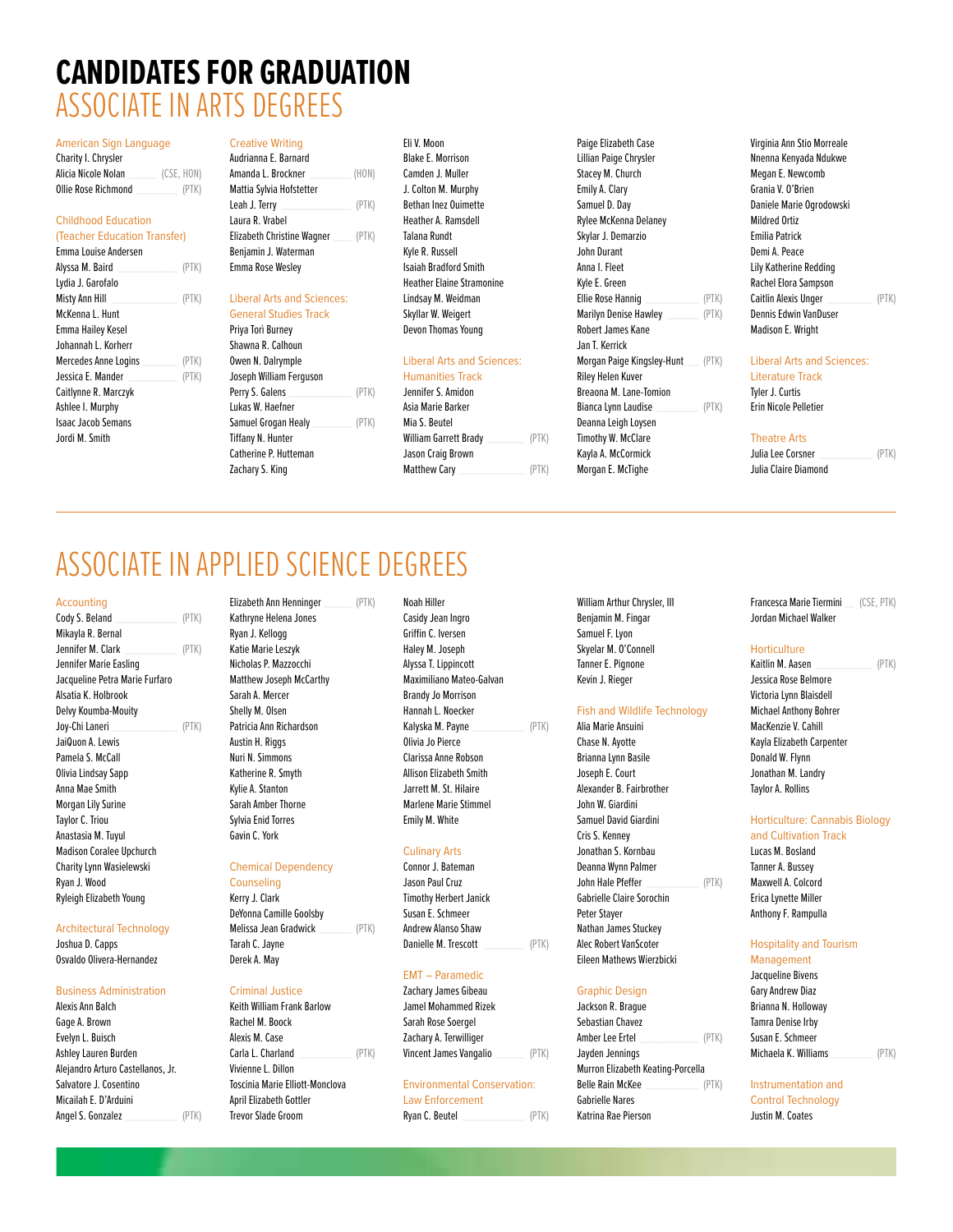| Karl Lester Mapstone |  |
|----------------------|--|
| Edgar Miranda        |  |
| Jordan D. Williams   |  |
|                      |  |

| Noah J. Gears           |      |
|-------------------------|------|
| Dylan James Graham      |      |
| Karson E. McGill        |      |
| Alexander Lewis Perkins |      |
| Erik R. Verdehem        | (PTI |
| Mackenzie E. Zerniak    |      |

| Ryan J. Cone                          | Networking and Cybersecurity        |       | Yasenia Barroso           |       | Danielle M. Meek              | (PTK) | <b>Brielle Alyse McMillon</b>          |       |
|---------------------------------------|-------------------------------------|-------|---------------------------|-------|-------------------------------|-------|----------------------------------------|-------|
| James L. Sheridan                     | Alexander Michael Albro             |       | Ashley Barton             |       | Kaneisha Miller-Gray          |       | Christine J. Miller                    | (PTK) |
| Sudeep Soni                           | <b>Isaac Robert Allerton</b>        |       | Caitlin Rebecca Bowdoin   |       | Samantha R. Peters            |       | Tracy J. Prather                       |       |
|                                       | Geoffrey E. Awinyo                  | (PTK) | Irina A. Chebotareva      |       | Chandra P. Phuyel             |       | Rowan Sloane                           | (PTK) |
| <b>Marketing</b>                      | <b>Timothy Aaron Baley</b>          |       | Kalani Lei Dancoe         | (PTK) | Ashley Lynn Piecuch           |       | Ashley Leigh Taylor                    | (PTK) |
| Kayla M. Fetcie                       | Andrew Bogovych                     |       | Amanda E. DeWispelaere    |       | Jasmine M. Radcliff           |       |                                        |       |
| Kaylee J. Hayes                       | Stephan M. Bonzo                    |       | Victoria A. Dempsey       |       | Sonia R. Russell              |       | <b>Smart Systems Technologies</b>      |       |
| Rebecca L. Kondol                     | Sean Joseph Bowen-Moore             |       | Autumn Elizabeth Dushnick | (CSE) | Annalise Schram               |       | Mitchell Wilson Hill                   |       |
| Brooke A. Rockefeller                 | <b>Matthew John Burges</b>          | (PTK) | Adam M. Elsbree           |       | Lindsey R. Sharp              | (PTK) | <b>Connor Elliott Miller</b>           |       |
| Sydney Elizabeth Rosario              | Victoria Cipollina                  |       | Xiomara Figueroa          |       | Marissa D. Sharp              |       | Giacarlo Manuel Tapia Castillo         |       |
| Nolan H. Storch                       | Xavier E. Corujo                    |       | Laura Alexandra Forero    | (PTK) | Jasmine Nicole Smith          |       |                                        |       |
| <b>Michael David Zellers</b>          | Maria A. Hearn                      | (PTK) | James M. Hart             |       | Lway T. Soe                   |       | <b>Viticulture and Wine Technology</b> |       |
|                                       | Kelly LaRock-Boyd                   |       | Jacob M. Hartman          |       | Jessica L. Stein              |       | Mark Stefan Begenisich                 |       |
| <b>Mechanical Technology</b>          | Garrett J. Licht                    |       | Bailey Marcèa Hernandez   |       | Bethany A. Surline            |       | Katherine Dwyer                        |       |
| Karl Lester Mapstone                  | <b>Exzavier Mattei</b>              | (PTK) | Jensieli J. Hernandez     | (PTK) | <b>Taylor Ann VanderMalle</b> |       | David Fantuzzo                         | (PTK) |
| Edgar Miranda                         | <b>Shawn-Michael Charles Newton</b> |       | Samantha L. Howell        |       | Angelica Vega                 |       | <b>Michael Albert Hiller</b>           |       |
| Jordan D. Williams<br>(PTK)           | Christian A. Olson                  |       | Jessica P. Jones          |       | Jacob H. Vivlamore            |       | Angelica Kathleen Lawler               | (PIK) |
|                                       | Elyse A. Robinson                   | (PTK) | Shamya Monique Jordan     |       | Sara J. Weigert               |       | Susanna Nel MacLaren                   | (PTK) |
| <b>Natural Resources Conservation</b> | Owen P. Rohac                       | (PTK) | Jillian Joy               |       | Simone S. Williams            |       | Vincent John Nicosia                   |       |
| Noah J. Gears                         | Natalie Audrey Saint-Cloud          | (PTK) | Crystal Rose Konzel       |       |                               |       | Michael Solazzo                        |       |

| Ryan J. Cone                          | Networking and Cybersecurity        | Yasenia Barroso           |       | Danielle M. Meek                         | (PTK) | <b>Brielle Alyse McMillon</b>         |      |
|---------------------------------------|-------------------------------------|---------------------------|-------|------------------------------------------|-------|---------------------------------------|------|
| James L. Sheridan                     | Alexander Michael Albro             | Ashley Barton             |       | Kaneisha Miller-Gray                     |       | Christine J. Miller                   | (PT  |
| Sudeep Soni                           | <b>Isaac Robert Allerton</b>        | Caitlin Rebecca Bowdoin   |       | Samantha R. Peters                       |       | Tracy J. Prather                      |      |
|                                       | Geoffrey E. Awinyo<br>(PTK)         | Irina A. Chebotareva      |       | Chandra P. Phuyel                        |       | <b>Rowan Sloane</b>                   | (PT  |
| <b>Marketing</b>                      | <b>Timothy Aaron Baley</b>          | Kalani Lei Dancoe         | (PTK) | Ashley Lynn Piecuch                      |       | Ashley Leigh Taylor                   | (PI) |
| Kayla M. Fetcie                       | Andrew Bogovych                     | Amanda E. DeWispelaere    |       | Jasmine M. Radcliff                      |       |                                       |      |
| Kaylee J. Hayes                       | Stephan M. Bonzo                    | Victoria A. Dempsey       |       | Sonia R. Russell                         |       | <b>Smart Systems Technologies</b>     |      |
| Rebecca L. Kondol                     | Sean Joseph Bowen-Moore             | Autumn Elizabeth Dushnick | (CSE) | Annalise Schram                          |       | Mitchell Wilson Hill                  |      |
| Brooke A. Rockefeller                 | Matthew John Burges<br>(PTK)        | Adam M. Elsbree           |       | Lindsey R. Sharp                         | (PTK) | <b>Connor Elliott Miller</b>          |      |
| Sydney Elizabeth Rosario              | Victoria Cipollina                  | Xiomara Figueroa          |       | Marissa D. Sharp                         |       | Giacarlo Manuel Tapia Castillo        |      |
| Nolan H. Storch                       | Xavier E. Corujo                    | Laura Alexandra Forero    | (PTK) | Jasmine Nicole Smith                     |       |                                       |      |
| <b>Michael David Zellers</b>          | Maria A. Hearn<br>(PTK)             | James M. Hart             |       | Lway T. Soe                              |       | <b>Viticulture and Wine Technolog</b> |      |
|                                       | Kelly LaRock-Boyd                   | Jacob M. Hartman          |       | Jessica L. Stein                         |       | Mark Stefan Begenisich                |      |
| <b>Mechanical Technology</b>          | Garrett J. Licht                    | Bailey Marcèa Hernandez   |       | Bethany A. Surline                       |       | Katherine Dwyer                       |      |
| Karl Lester Mapstone                  | <b>Exzavier Mattei</b><br>(PTK)     | Jensieli J. Hernandez     | (PTK) | <b>Taylor Ann VanderMalle</b>            |       | David Fantuzzo                        | (PT  |
| Edgar Miranda                         | <b>Shawn-Michael Charles Newton</b> | Samantha L. Howell        |       | Angelica Vega                            |       | <b>Michael Albert Hiller</b>          |      |
| Jordan D. Williams<br>(PTK)           | Christian A. Olson                  | Jessica P. Jones          |       | Jacob H. Vivlamore                       |       | Angelica Kathleen Lawler              | (PT  |
|                                       | Elyse A. Robinson<br>(PTK)          | Shamya Monique Jordan     |       | Sara J. Weigert                          |       | Susanna Nel MacLaren                  | (PT  |
| <b>Natural Resources Conservation</b> | Owen P. Rohac<br>(PTK)              | Jillian Joy               |       | Simone S. Williams                       |       | Vincent John Nicosia                  |      |
| Noah J. Gears                         | Natalie Audrey Saint-Cloud<br>(PTK) | Crystal Rose Konzel       |       |                                          |       | <b>Michael Solazzo</b>                |      |
| Dylan James Graham                    |                                     | Sarah M. Koopman          |       | <b>Paralegal and Legal Studies</b>       |       |                                       |      |
| Karson E. McGill                      | <b>Nursing</b>                      | Francine P. Lapetina      |       | Kathryn E. Crawford                      |       | <b>Web and Mobile Development</b>     |      |
| Alexander Lewis Perkins               | <b>Lindsey Alfred</b>               | Kerry Elizabeth Lefebvre  |       | Elena V. Glenn                           |       | Liam Charles Hetherley                |      |
| Erik R. Verdehem<br>(PTK)             | Alexandrea C. Aponte                | Margarita Lopez           |       | Christopher William Houghtaling          |       | Zachary D. Johnson                    |      |
| Mackenzie E Zerniak                   | Georgia Grace Bamford               | Laguonda M. McFadden      |       | <b>Heather Nicole Lindouist</b><br>(PTK) |       |                                       |      |

# Jasmine Nicole Smith Taylor Ann VanderMalle

# Paralegal and Legal Studies

Georgia Grace Bamford **Laquonda M. McFadden** Heather Nicole Lindquist **Laguonda M. McFadden** Heather Nicole Lindquist (PTK)

# Geofrey E. Awinyo \_\_\_\_\_\_\_\_\_\_\_\_\_\_ (PTK) Irina A. Chebotareva Chandra P. Phuyel Rowan Sloane \_\_\_\_\_\_\_\_\_\_\_\_\_\_\_\_\_\_\_ (PTK)

| Keliy Lakock-Boyu            |       | Jacob M. Hartman               | Jessica L. Stein              | Mark Stefan Begehisich       |       |
|------------------------------|-------|--------------------------------|-------------------------------|------------------------------|-------|
| Garrett J. Licht             |       | Bailey Marcèa Hernandez        | Bethany A. Surline            | Katherine Dwyer              |       |
| Exzavier Mattei              | (PTK) | (PTK)<br>Jensieli J. Hernandez | <b>Taylor Ann VanderMalle</b> | David Fantuzzo               | (PTK) |
| Shawn-Michael Charles Newton |       | Samantha L. Howell             | Angelica Vega                 | <b>Michael Albert Hiller</b> |       |
| Christian A. Olson           |       | Jessica P. Jones               | Jacob H. Vivlamore            | Angelica Kathleen Lawler     | (PTK) |
| Elyse A. Robinson            | (PTK) | Shamya Monique Jordan          | Sara J. Weigert               | Susanna Nel MacLaren         | (PTK) |
| Owen P. Rohac                | (PTK) | Jillian Jov                    | Simone S. Williams            | Vincent John Nicosia         |       |
| Natalie Audrey Saint-Cloud   | (PTK) | Crystal Rose Konzel            |                               | <b>Michael Solazzo</b>       |       |
|                              |       |                                |                               |                              |       |

# ASSOCIATE IN SCIENCE DEGREES

| Tyler J. Blair              |      |
|-----------------------------|------|
| Nike Detlefsen              | (PTK |
| Leila M. Doerrer            |      |
| Michael Edward Hazzard, Jr. |      |
| Lydia E. Lenhard            | (PTK |
|                             |      |

# **Business Administration** Fine Arts Tolanda P. Controller Rose Swanson Eine Arts Swanson Eine Arts Swanson Eine Arts

| Tyler C. Bailey           |  |
|---------------------------|--|
| Kenneth D. Bass           |  |
| Rena M. Burns             |  |
|                           |  |
| Eliana B. Calder          |  |
| Samantha A. Colf          |  |
| <b>Gunnar Dalton</b>      |  |
| David Andrew DeSorbo      |  |
| Jersey J. Dillman-Hadlock |  |
| Austin Isaiah Franklin    |  |
| Noah B Heise              |  |
| Kiana Natalya Larham      |  |
| <b>Fyan Gordon McLean</b> |  |
| Skyler H. Nagpaul         |  |
| Daniel E. Nicoletti       |  |
| Giannina T. Popelka       |  |
| Jennifer Hope Sandle      |  |
| Alec W. Sapienza          |  |
| Nicholas A. Saucier       |  |
| <b>Brett Lee Skuse</b>    |  |
| Ryan Christian Smith      |  |
| Joseph M. Suddaby         |  |
| Sara Watson               |  |
|                           |  |

| atum E. Arnold       |
|----------------------|
| lared Michael Baxter |
| indsey G. Johnston.  |
| Iustin C. Marshall   |

| <b>Computer Information System</b> |
|------------------------------------|
| Chad R. Combs                      |
| Jacob Martin Jones                 |
| James Pietras                      |
| Keith J. Richardson                |

# Tyler C. Bailey Computer Science Teayer L. Hopper Jenna Elizabeth Crego Braeden Jason Szostak

| Liam Gregory Richards           |  |
|---------------------------------|--|
| Paige Ann Shoemaker             |  |
| Jacob Stearns                   |  |
| <b>Maximus Richard Streeter</b> |  |

# **Engineering Science**

| (PTK) |
|-------|
| (PTK) |
|       |
|       |

| Angelica Acosta        |    |
|------------------------|----|
| Chase N. Avotte        |    |
| Sarah L. Blank         |    |
| Joshua H. Cramer       |    |
| Elizabeth Dawn Hoecker |    |
| Gabrielle Elise Landry | Œ  |
| Reece David Lenz       |    |
| Nathan M. Mahoney _    | (F |
| Jillian J. Marianacci  |    |
| Libby M. Smith         | (F |
| Trevor M. Walker       |    |
| Hannah Marie Wells     |    |
|                        |    |

# Biotechnology **Angelica M. Tito** Environmental Studies Angelica M. Tito

| Tyler C. Bailey           |       | <b>Computer Science</b>          |       | Teaver L. Hopper             |            | Jenna Elizabeth Crego           |       | <b>Braeden Jason Szostak</b> |            |
|---------------------------|-------|----------------------------------|-------|------------------------------|------------|---------------------------------|-------|------------------------------|------------|
| Kenneth D. Bass           |       | Nathan J. Bradley                | (PTK) | Emily A. Keefer              | (PTK)      | Jeanette Cruz                   |       | Joseph M. Temple             | (PTK)      |
| Rena M. Burns             |       | Nathan P. Durkin                 |       | <b>Belle Rain McKee</b>      | (PTK)      | Rvan Marie Cruz                 |       | India Tatyana Joyce Tyler    |            |
| Eliana B. Calder          |       | Liam Gregory Richards            | (PTK) | <b>Emma Caroline McNally</b> |            | Hannah K. Davis                 |       | Alejandra Vargas             | (PTK)      |
| Samantha A. Colf          | (PTK) | Paige Ann Shoemaker              | (PTK) | Lydia Ann McNally            | (PTK)      | Gabrielle Patricia Doran        | (PTK) | Ashley Marie Vélez Ramos     |            |
| Gunnar Dalton             |       | Jacob Stearns                    | (PTK) | Carolyn Ann Natale           |            | Brandee A. Ellis                |       | Madeleine-May S. Vest        |            |
| David Andrew DeSorbo      |       | <b>Maximus Richard Streeter</b>  |       | <b>Mckenzie Norris</b>       |            | Cali Rose Ellis                 |       | Gail Eva Vilchez-Mahi        | (PTK)      |
| Jersey J. Dillman-Hadlock |       |                                  |       | Hayley Erin Peisher          |            | Alexandria Elizabeth Fioravanti |       | Jenna M. Wallace             | (PTK, HON) |
| Austin Isaiah Franklin    |       | <b>Engineering Science</b>       |       | Katrina Rae Pierson          |            | Ruth Victoria Gilliard          |       | Haylee Savannah Yamin        |            |
| Noah B. Heise             |       | Gregory L. Broadhurst            |       | Hannah E. Snelling           | (PTK)      | Deja J. Glover                  | (PTK) |                              |            |
| Kiana Natalya Larham      |       | <b>Margaret Elizabeth Evarts</b> | (PTK) | Deja Jane Swinehart          |            | Michaela N. Halsey              |       | <b>Human Services</b>        |            |
| Evan Gordon McLean        |       | Derek Richard LaFlam             | (PTK) | Francesca Marie Tiermini     | (CSE, PTK) | Victoria Nicole Hargarther      |       | Cora Barbera                 | (PTK)      |
| Skyler H. Nagpaul         |       | Soona Viyana Shaabani            |       | <b>Cambrie Rae White</b>     |            | Matthew S. Haye Swainson        |       | Phoebe N. Bates              | (PTK)      |

# Environmental Science Game Programming and Design Caitlyn Summer Hersh Anna G. Bonafeder

# PTK) Health Care Studies

| Biotechnology<br>Tyler J. Blair |       | Angelica M. Tito                    |       | <b>Environmental Studies</b><br>Luke A. Defiore |            | Angela C. Ballard<br><b>Brittany P. Benedict</b> | (PTK) | Gregory Michael O'Bryan<br>Jocelyn Ortiz |            |
|---------------------------------|-------|-------------------------------------|-------|-------------------------------------------------|------------|--------------------------------------------------|-------|------------------------------------------|------------|
| Nike Detlefsen                  | (PTK) | <b>Computer Information Systems</b> |       | Emani Rosa Diaz                                 |            | Molly E. Brown                                   |       | Jennifer Pagan                           |            |
| Leila M. Doerrer                |       | Chad R. Combs                       |       | Garrett Spencer Kelledy                         |            | Kelly A. Callon                                  | (PTK) | Gina Marie Pontrelli                     |            |
| Michael Edward Hazzard, Jr.     |       | Jacob Martin Jones                  |       | Amy Margaret Slentz                             |            | Nichelle Jonique Camp                            |       | Natasha Lynn Pym                         |            |
| Lydia E. Lenhard                | (PTK) | James Pietras                       |       | Jeremiah Corelli Walborn                        |            | Briana Jean Chauncey                             | (PTK) | Katherine E. Seiffer                     |            |
|                                 |       | Keith J. Richardson                 |       |                                                 |            | Colleen A. Congdon                               |       | Angelina Sha Sindoni                     |            |
| <b>Business Administration</b>  |       |                                     |       | <b>Fine Arts</b>                                |            | <b>Tolanda P. Cotto</b>                          |       | Ella Rose Swanson                        |            |
| Tyler C. Bailey                 |       | <b>Computer Science</b>             |       | Teaver L. Hopper                                |            | Jenna Elizabeth Crego                            |       | Braeden Jason Szostak                    |            |
| Kenneth D. Bass                 |       | Nathan J. Bradley                   | (PTK) | Emily A. Keefer                                 | (PTK)      | Jeanette Cruz                                    |       | Joseph M. Temple                         | (PTK)      |
| Rena M. Burns                   |       | Nathan P. Durkin                    |       | <b>Belle Rain McKee</b>                         | (PTK)      | Ryan Marie Cruz                                  |       | India Tatyana Joyce Tyler                |            |
| Eliana B. Calder                |       | Liam Gregory Richards               | (PTK) | <b>Emma Caroline McNally</b>                    |            | Hannah K. Davis                                  |       | Alejandra Vargas                         | (PTK)      |
| Samantha A. Colf                | (PTK) | Paige Ann Shoemaker                 | (PTK) | Lydia Ann McNally                               | (PTK)      | Gabrielle Patricia Doran                         | (PTK) | Ashley Marie Vélez Ramos                 |            |
| <b>Gunnar Dalton</b>            |       | <b>Jacob Stearns</b>                | (PTK) | Carolyn Ann Natale                              |            | <b>Brandee A. Ellis</b>                          |       | Madeleine-May S. Vest                    |            |
| David Andrew DeSorbo            |       | <b>Maximus Richard Streeter</b>     |       | <b>Mckenzie Norris</b>                          |            | <b>Cali Rose Ellis</b>                           |       | Gail Eva Vilchez-Mahi                    | (PTK)      |
| Jersey J. Dillman-Hadlock       |       |                                     |       | Hayley Erin Peisher                             |            | Alexandria Elizabeth Fioravanti                  |       | Jenna M. Wallace                         | (PTK, HON) |
| Austin Isaiah Franklin          |       | <b>Engineering Science</b>          |       | Katrina Rae Pierson                             |            | <b>Ruth Victoria Gilliard</b>                    |       | Haylee Savannah Yamin                    |            |
| Noah B. Heise                   |       | Gregory L. Broadhurst               |       | Hannah E. Snelling                              | (PTK)      | Deja J. Glover                                   | (PTK) |                                          |            |
| Kiana Natalya Larham            |       | <b>Margaret Elizabeth Evarts</b>    | (PTK) | Deja Jane Swinehart                             |            | Michaela N. Halsey                               |       | <b>Human Services</b>                    |            |
| Evan Gordon McLean              |       | Derek Richard LaFlam                | (PTK) | Francesca Marie Tiermini                        | (CSE, PTK) | Victoria Nicole Hargarther                       |       | Cora Barbera                             | (PTK)      |
| Skyler H. Nagpaul               |       | Soona Viyana Shaabani               |       | <b>Cambrie Rae White</b>                        |            | Matthew S. Haye Swainson                         |       | Phoebe N. Bates                          | (PTK)      |
| Daniel E. Nicoletti             |       |                                     |       |                                                 |            | <b>Brittney L. Hayes</b>                         |       | Miranda Christine Bennett                |            |
| Giannina T. Popelka             |       | <b>Environmental Science</b>        |       | <b>Game Programming and Design</b>              |            | Caitlyn Summer Hersh                             |       | Anna G. Bonafede                         |            |
| Jennifer Hope Sandle            |       | (Biophysical Track)                 |       | Kaden M. Cole                                   |            | April R. lachetta                                |       | Emma Annette Brooks                      | (PTK)      |
| Alec W. Sapienza                |       | Angelica Acosta                     |       | Alexander John Elderbroom                       |            | Elesha John                                      |       | Jena L. Caramazza                        | (PTK)      |
| Nicholas A. Saucier             |       | Chase N. Ayotte                     |       | George C. Haen                                  |            | <b>Brianna Catherine Kelley</b>                  |       | Samantha M. Catholdi                     | (PTK)      |
| <b>Brett Lee Skuse</b>          |       | Sarah L. Blank                      |       | Dustin Shawn Harris, II                         |            | Shannon L. Kirbis                                | (PTK) | Carla L. Charland                        | (PTK)      |
| Ryan Christian Smith            |       | Joshua H. Cramer                    |       | Kobe B. LaPrade                                 |            | Lisa Marie Lawrence                              | (PTK) | Hailey A. DeNoto                         |            |
| Joseph M. Suddaby               | (PTK) | <b>Elizabeth Dawn Hoecker</b>       |       | Luke H. Lane                                    |            | Megan E. Lee                                     |       | Stephanie L. Johnson                     |            |
| Sara Watson                     |       | <b>Gabrielle Elise Landry</b>       | (PTK) | Taegan Salamone-Lent                            |            | Ceandra Zenia McCall                             | (PTK) | Jessica Lynne King                       |            |
|                                 |       | <b>Reece David Lenz</b>             |       | Joseph Francis Maffei                           |            | Amanda R. Mette                                  |       | JoiAnn M. Kinley                         |            |
| Communications                  |       | Nathan M. Mahoney                   | (PTK) | Brian M. Tones                                  |            | <b>Heather Mantegna</b>                          |       | Makayla Christine Maynard                |            |
| Tatum E. Arnold                 |       | Jillian J. Marianacci               |       |                                                 |            | Ahaila Mohabir                                   | (PTK) | Antoinette L. Natrigo                    |            |
| Jared Michael Baxter            |       | Libby M. Smith                      | (PTK) | <b>Health Care Studies</b>                      |            | Kira J. Nixon                                    |       | Michael John Natrigo, Jr.                |            |
| Lindsey G. Johnston             | (PTK) | <b>Trevor M. Walker</b>             |       | Camryn E. Bacon                                 |            | Terryl L. Oliver Moore                           |       | Chyra Elise Patterson                    |            |
| Justin C. Marshall              |       | <b>Hannah Marie Wells</b>           |       | Shelby Josephine Balistere                      |            | <b>Hannah Christine Northup</b>                  |       | Kiarah M. Phillips                       |            |

| Gregory Michael O'Bryan   |            |
|---------------------------|------------|
| Jocelyn Ortiz             |            |
| Jennifer Pagan            |            |
| Gina Marie Pontrelli      |            |
| Natasha Lynn Pym          |            |
| Katherine E. Seiffer      |            |
| Angelina Sha Sindoni      |            |
| Ella Rose Swanson         |            |
| Braeden Jason Szostak     |            |
| Joseph M. Temple          | (PTK)      |
| India Tatyana Joyce Tyler |            |
| Alejandra Vargas          | (PTK)      |
| Ashley Marie Vélez Ramos  |            |
| Madeleine-May S. Vest     |            |
| Gail Eva Vilchez-Mahi     | (PIK)      |
| Jenna M. Wallace          | (PTK, HON) |
| Haylee Savannah Yamin     |            |
|                           |            |

| Cora Barbera              | (PTK |
|---------------------------|------|
| Phoebe N. Bates           | (PTK |
| Miranda Christine Bennett |      |
| Anna G. Bonafede          |      |
| Emma Annette Brooks       | (PTK |
| Jena L. Caramazza         | (PTK |
| Samantha M. Catholdi      | (PTK |
| Carla L. Charland         | (PTK |
| Hailey A. DeNoto          |      |
| Stephanie L. Johnson      |      |
| Jessica Lynne King        |      |
| JoiAnn M. Kinley          |      |
| Makayla Christine Maynard |      |
| Antoinette L. Natrigo     |      |
| Michael John Natrigo, Jr. |      |
| Chyra Elise Patterson     |      |
| Kiarah M. Phillips        |      |
|                           |      |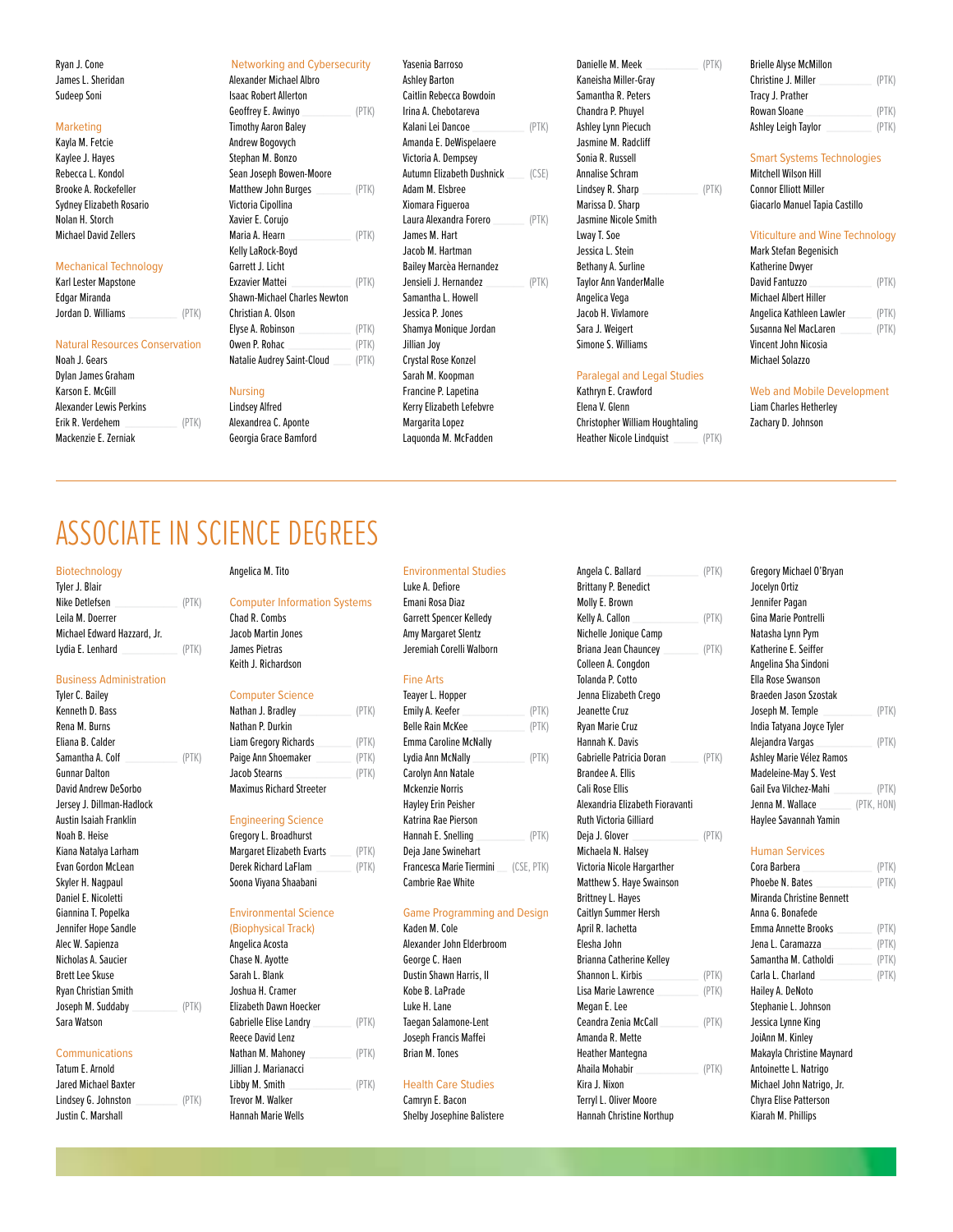| Performance                            |       |
|----------------------------------------|-------|
| Olivia Fiero                           | (PTK) |
| <b>Brooklyn Beatrice Noel Santiago</b> |       |
| Ava Q. Sheedy                          | (PTK) |
| Steven Michael Stanziano               |       |
| Guinevere Latheria Youmans             |       |
| Martha Zawadzki                        |       |
|                                        |       |

| Ashlyn Grace Badger       | (PTK) | Evan M. Walker      | (PTK) |                       | Psychology         |       | Nolan R. Crowley         |
|---------------------------|-------|---------------------|-------|-----------------------|--------------------|-------|--------------------------|
| Adrianna Nichole Bezzek   |       |                     |       | New Media             | Sheerel S. Abraham |       | Alfredo M. Hurtad        |
| Nicholas P. Block         | (PTK) | <b>Mathematics</b>  |       | Shea A. Carr          | Sarah E. Barker    |       | Devin P. Kelly           |
| Brandie M. Bronson        |       | Atik Ahmad          |       | Nicholas P. Guererri  | Jakia E. Bell      |       | <b>Brendan Christoph</b> |
| Kaylee Elizabeth Chandler |       | Hanna Marie Donovan |       | Isaiah Bradford Smith | Akiya Marie Brewer | (PTK) |                          |
| Grace A. Clements         | (PTK  |                     |       |                       | Gavin W. Davis     | (PTK  |                          |

# **CERTIFICATES**

Todd M. Allis **State Act and Tifanie Virginia Calabrese** Heather R. Tyler Tiffanie Virginia Calabrese Heather R. Tyler Alexander Paul Ballard Namah Gwendolyn Urich Jordan Guenther Horticulture Hannah Gwendolyn Urich Urich Hannah Gwendolyn Urich Raymond E. Bally Tifany Mae Hall Celina Inez Ramos Gauri G. Deshpande Denise Jacqueline Swezey Catheryn J. Bell Zachary Healt Jennifer Marie DiAngelis Michele Lee Williams Alec D. Bergstresser **Kalan C. Knickerbocker** Hotel and Resort Management Johanna E. Frisbie **Anthony N. Zastrow** Kathryn M. Borland Brittany L. Martin Jessica Louise Hudock Viticulture Patrick A. Dykes Freya Randall Steven M. Edson Allison Kimball Megan E. Rawlings

Ashley Lynne Rios **Madison E. Cooley Russell Vincent Cammarata** (CSE) Caroline W. Chudnick (PTK) Sophia I. Garlock \_\_\_\_\_\_\_\_\_\_\_\_\_ (PTK) Ashley E. Rogers Andrew Charles Cregin Maggie A. Carlson Giovanni Paul Ventura Caitlin Irene Hale \_\_\_\_\_\_\_\_\_\_\_\_\_\_\_ (PTK) Patricia R. Rowe **Alycia Lee Marielyn Divelbliss** Sierra Marie Franco **Chamber Alycia Communisty Communisty Communisty** Lisa Jo Ryan Robert N. King Andrew William Ho Palermo Physical Education and Sarah D. Hendrickson Gabrielle Susanne Steingraber Sarah Anne Kline Marc Charles Schaefer Exercise Science Mariah J. McGuire (PTK) Caeley M. Wilt Hannah Bess Lochner \_\_\_\_\_\_\_\_\_\_\_ (PTK) Abigael C. Bush Morgan Grace Mitchell \_\_\_\_\_\_\_\_\_\_ (PTK) Madilyne Margaret Mancuso **Music Recording Technology** Reece A. Catalano **Reece A. Catalano** Leanna M. Murray Kinesiology and Human **Sarah I. Nelson** Jenna Cheyenne Mattice **Benjamin Eric Cepulo** Austin B. Cayward Sarah I. Nelson Performance Leah Mousso Andrew E. Englert Nichaela Elizabeth Commisso Kaitlyn J. Nerys Olivia Fiero \_\_\_\_\_\_\_\_\_\_\_\_\_\_\_\_\_\_\_\_\_\_ (PTK) Jeremiah Robert Naused \_\_\_\_\_\_\_ (CSE) Maria F. Hubbel Liam C. Dietschler Amanda Lynne Owens \_\_\_\_\_\_\_\_\_\_ (PTK) Brooklyn Beatrice Noel Santiago David M. Pane Jackson Christopher Mackowski Hunter Earl Enders Audrey C. Rodriguez Ava Q. Sheedy \_\_\_\_\_\_\_\_\_\_\_\_\_\_\_\_\_\_\_ (PTK) John J. Pritchard \_\_\_\_\_\_\_\_\_\_\_\_\_\_\_\_ (PTK) Nathan Olocki Joshua James Hadcock Samantha R. Scott Steven Michael Stanziano Gabrielle Anne Robinson Andrew William Ho Palermo Conner Joseph Hicks Kaylee L. Smolinski Martha Zawadzki Owen R. Romashko Brandon J. Poindexter, II Ryan Carlton Moon Karena J. Ward Cort J. Sherman Matthew Charles Schunk \_\_\_\_\_\_\_ (PTK) Jadyn Elizabeth Rittenhouse Rebecca Anne Williams Liberal Arts and Sciences: Kirk E. Swan \_\_\_\_\_\_\_\_\_\_\_\_\_\_\_\_\_\_\_\_ (PTK) Ezekiel W. Sonoga \_\_\_\_\_\_\_\_\_\_\_\_\_\_ (PTK) Lucas Sulimowicz

Katherine Danielle Pierce Katherine Jane McEwen General Studies Track Kara D. Veatch Kara D. Veatch Studies Company of George E. Weidner Sports Studies Sports Studies

# Haylee E. Reeder **E. Reeder** Gabrielle Elizabeth Constantino (PTK) Music Nutrition and Dietetics **Tyler J. Durso**

| Caroline W. Chudnick  |  |
|-----------------------|--|
| Giovanni Paul Ventura |  |

| Adrianna Nichole Bezzek   |       |                     | New Media             | Sheerel S. Abraham |       | Alfredo M. Hurtado                       |  |
|---------------------------|-------|---------------------|-----------------------|--------------------|-------|------------------------------------------|--|
| Nicholas P. Block         | (PTK) | Mathematics         | Shea A. Carr          | Sarah E. Barker    |       | Devin P. Kelly                           |  |
| Brandie M. Bronson        |       | Atik Ahmad          | Nicholas P. Guererri  | Jakia E. Bell      |       | <b>Brendan Christopher Pinckney</b> (PTK |  |
| Kaylee Elizabeth Chandler |       | Hanna Marie Donovan | Isaiah Bradford Smith | Akiva Marie Brewer | (PTK  |                                          |  |
| Grace A. Clements         | (PTK) |                     |                       | Gavin W. Davis     | (PTK) |                                          |  |

Criminal Justice Joshua D. Forrest Joel S. Shoop Paralegal Indy M. Maring Joshua D. Andrews Christopher Fox Tristen T. Simons Daniel E. Blume Tanya L. Pierson Tanya L. Pierson Christopher Fox Culinary Arts **Benjamin A. Galinson Benjamin A. Galinson** Mary Starkweather Kimberly Ann Ferreira Halie N. Silsby Kayleigh D. Rotter Nature Moreover Jeremy A. Garlough Cody Thomas Tammy L. Snyder Tammy L. Snyder Tammy L. Snyder Jessica H. Gombach Kaitlyn Tombs Teaching Assistant Kathy L. Stanton

Brittany L. Bland \_\_\_\_\_\_\_\_\_\_\_\_\_\_\_\_\_ (PTK) Kerry E. Koser Mason Fooks Mason Fooks Samantha Downey Hoover

# Mara E. Colacino Melodie Nunez Natural Resources Conservation Diana Jean Jordan Matthew Michael Butts (PTK)

Matthew L. Edick **Riley Ranney Eileen Mathews Wierzbicki** Dayshia R. Malave

Holly J. Francis Tifany Smith Elizabeth Anne Choquette Melissa Sue Roser

EMT – Paramedic Kristen E. Gregory Elizabeth C. Volles Nadia Jane Ayers Emily P. Tierson

# KEY

| PTK              | Phi Theta Kappa                                               |
|------------------|---------------------------------------------------------------|
| H <sub>0</sub> N | <b>Honors Studies Scholar</b>                                 |
| <b>CSE</b>       | <b>SUNY Chancellor's Award for Student Excellence Nominee</b> |



*Please note: Participation in the Commencement Ceremony does not confrm that a student has earned a credential. Degrees and certifcates are conferred afer the students' fnal grades have been verifed and issued by the institution. The Commencement program includes the names of students who have completed, or anticipate completing, all degree and certifcate requirements between December 2021 and August 2022.*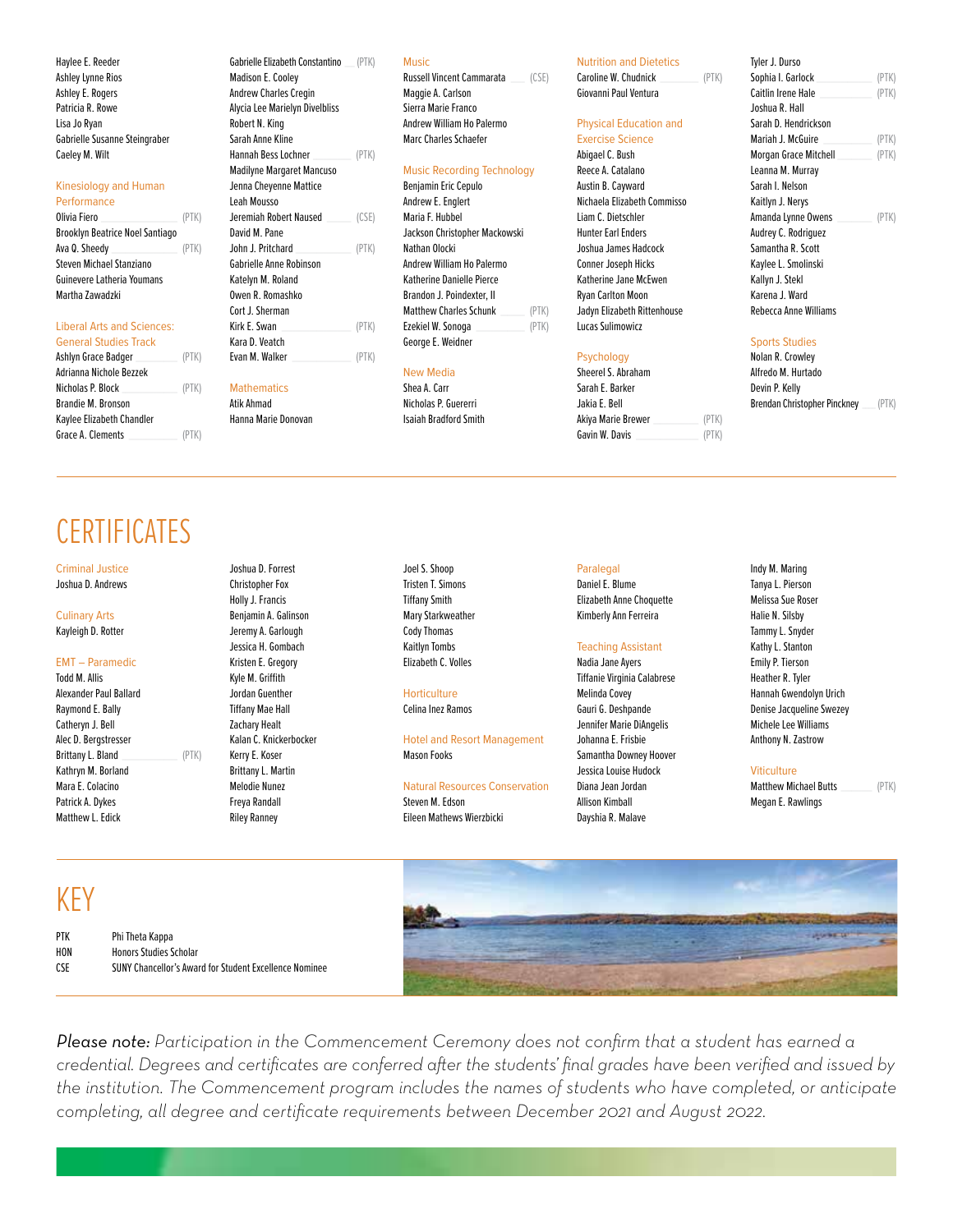

# WHERE TO WATCH

Recordings of the 2022 FLCC Commencement Ceremonies may be viewed on Finger Lakes Television (the public access station on Spectrum Cable channel 1304) and online at fingerlakestv.org/live as follows:

- May 28 and June 4 at 11 a.m.: Humanities, Visual and Performing Arts, and Nursing *(for graduates who processed on May 20)*
- May 30 and June 6 at 5 p.m.: All remaining ceremonies *(for graduates who processed on May 21)*



# PHOTOS

A photographer from GradImages will take a photo of each graduate in front of the backdrop on stage. Within 7 days, graduates will receive proofs and an order form by email or postal mail. Families may take their own photos and video from the designated area to the right of graduate seating as you face the stage. *Please keep your time in the photo area brief so all families can capture this moment.* 

# RECEPTION

Graduates may return to their seats after receiving their diplomas to watch the remainder of the ceremony or depart CMAC with their guests to visit the reception area on the front lawn.



# ARC'S COLLEGE EXPERIENCE

**Ontario ARC's College Experience** gives individuals with developmental disabilities an opportunity to develop skills that will prepare them for employment and help them achieve greater independence. Finger Lakes Community College and Hobart and William Smith Colleges serve as the learning environments for Ontario ARC's program. This year, we are pleased to celebrate an ARC College Experience graduate who graduates from FLCC with a certifcate in Hotel and Resort Management. Please extend a special congratulations to Mason Fooks - participating in the ceremony on Saturday, May 21 at noon with Business and Social Science graduates.